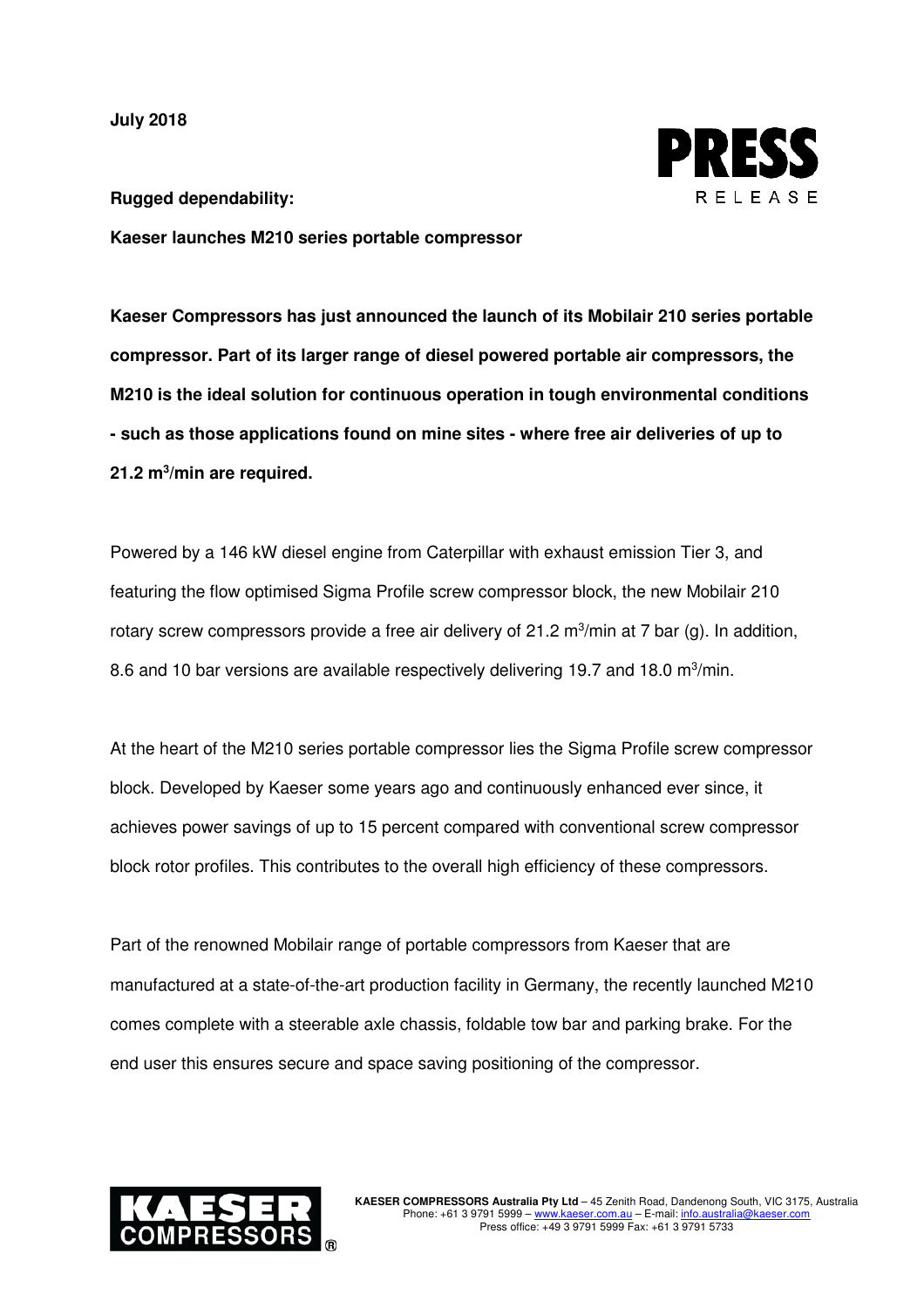The M210 portable compressor features an impressive 420 litre PE fuel tank. Such a large capacity ensures the compressor has sufficient fuel to last an entire work shift. And, for extremely harsh environmental conditions, the M210 can optionally be supplied with a larger and stainless steel 450 litre fuel tank.

Thanks to the availability of a wide range of optional compressed air treatment components, the M210 can deliver compressed air at the required quality at all times. It is also available with a certified spark arrestor for refinery applications. And, even under extreme conditions, for example ambient temperatures of  $-10^{\circ}$ C up to  $+50^{\circ}$ C, the new M210 portable compressor from Kaeser dependably delivers the required compressed air at all times.

User- and service friendly, the M210 comes equipped as standard with the internal Sigma

Control Smart controller. As such, the compressor is easy to operate, and the monitoring

system can automatically shut the compressor down if necessary or report required

maintenance.

For more information visit www.kaeser.com.au or phone 1800 640 611.

## **-END-**

## **Editors Notes**

From 2.2 to 500 kW, Kaeser Compressors manufactures a wide range of compressors and associated auxiliary equipment that meet the varying requirements of a diverse range of industries and applications.

One of the world's largest manufacturers of rotary screw compressors, Kaeser Compressors is represented globally in over 100 countries through a dedicated network of branches, subsidiary companies and authorised partners.

Kaeser Compressors Australia provides comprehensive sales and service from its 30,000 ft<sup>2</sup> purpose built factory in Dandenong, Victoria alongside an extensive network of sales and service centres and authorised partners that cover Australia, New Zealand and New Caledonia.

## **For editorial and advertising enquiries contact:**

Press office: +61 3 9791 5999 Fax: +61 3 9791 5733 E-mail: info.australia@kaeser.com